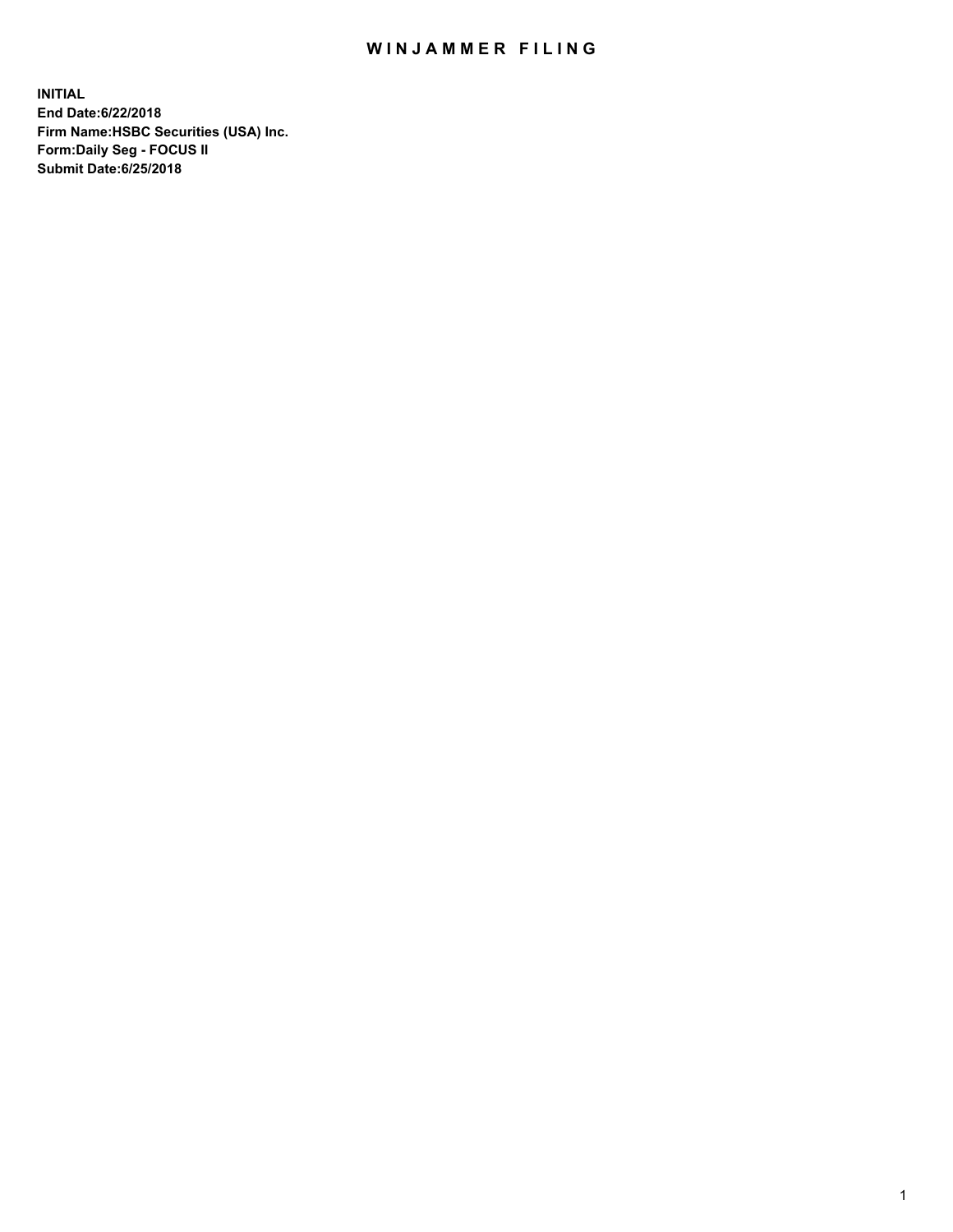**INITIAL End Date:6/22/2018 Firm Name:HSBC Securities (USA) Inc. Form:Daily Seg - FOCUS II Submit Date:6/25/2018 Daily Segregation - Cover Page**

| Name of Company                                                                                                                                                                                                                                                                                                                | <b>HSBC Securities (USA) Inc.</b>                                          |
|--------------------------------------------------------------------------------------------------------------------------------------------------------------------------------------------------------------------------------------------------------------------------------------------------------------------------------|----------------------------------------------------------------------------|
| <b>Contact Name</b>                                                                                                                                                                                                                                                                                                            | <b>Michael Vacca</b>                                                       |
| <b>Contact Phone Number</b>                                                                                                                                                                                                                                                                                                    | 212-525-7951                                                               |
| <b>Contact Email Address</b>                                                                                                                                                                                                                                                                                                   | michael.vacca@us.hsbc.com                                                  |
| FCM's Customer Segregated Funds Residual Interest Target (choose one):<br>a. Minimum dollar amount: : or<br>b. Minimum percentage of customer segregated funds required:% ; or<br>c. Dollar amount range between: and; or<br>d. Percentage range of customer segregated funds required between:% and%.                         | 147,000,000<br>$\overline{\mathbf{0}}$<br>0 <sub>0</sub><br>0 <sub>0</sub> |
| FCM's Customer Secured Amount Funds Residual Interest Target (choose one):<br>a. Minimum dollar amount: ; or<br>b. Minimum percentage of customer secured funds required:%; or<br>c. Dollar amount range between: and; or<br>d. Percentage range of customer secured funds required between:% and%.                            | 25,000,000<br><u>0</u><br>0 <sub>0</sub><br>00                             |
| FCM's Cleared Swaps Customer Collateral Residual Interest Target (choose one):<br>a. Minimum dollar amount: ; or<br>b. Minimum percentage of cleared swaps customer collateral required:% ; or<br>c. Dollar amount range between: and; or<br>d. Percentage range of cleared swaps customer collateral required between:% and%. | 95,000,000<br><u>0</u><br>00<br>0 <sub>0</sub>                             |

Attach supporting documents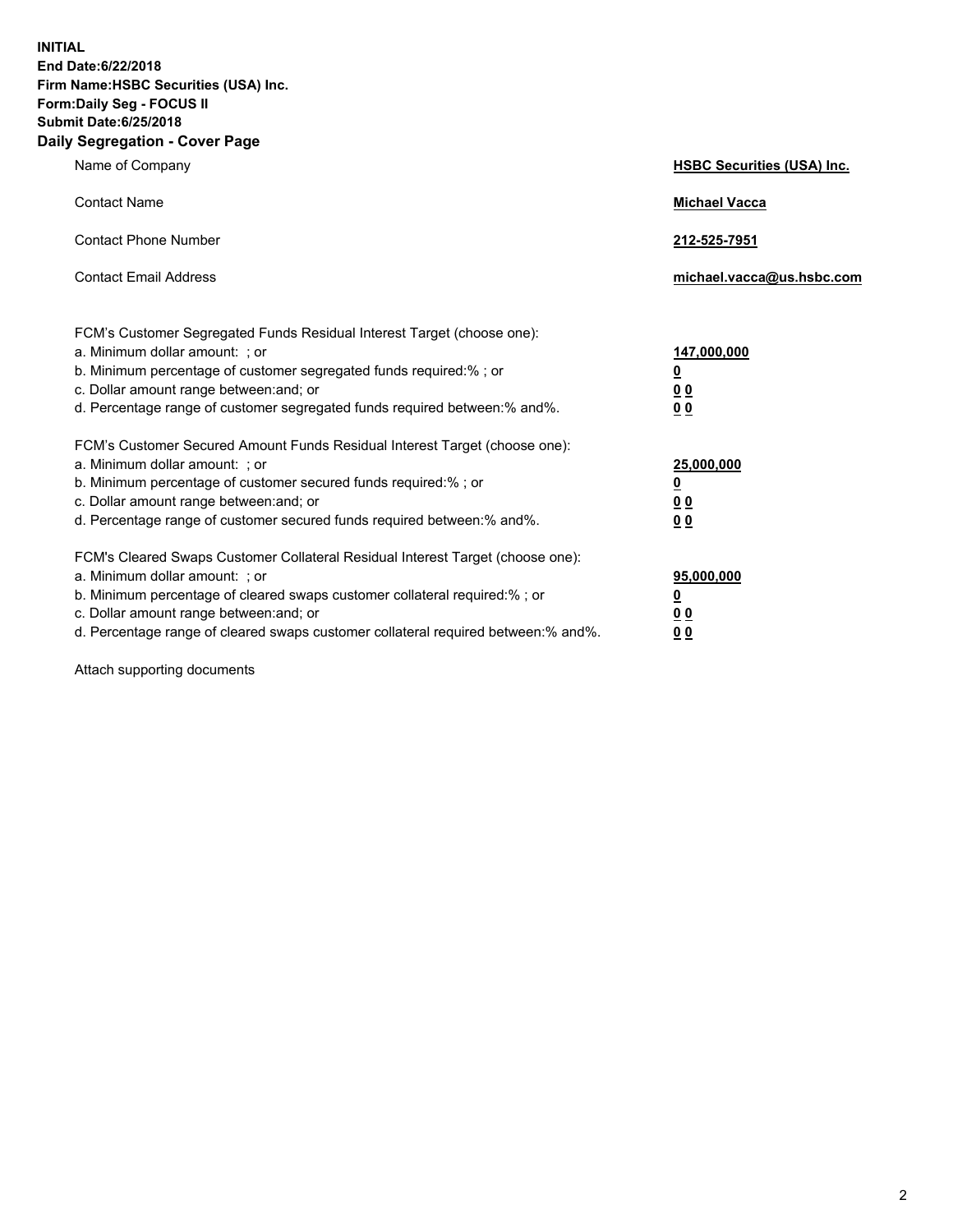**INITIAL End Date:6/22/2018 Firm Name:HSBC Securities (USA) Inc. Form:Daily Seg - FOCUS II Submit Date:6/25/2018 Daily Segregation - Secured Amounts**

Foreign Futures and Foreign Options Secured Amounts Amount required to be set aside pursuant to law, rule or regulation of a foreign government or a rule of a self-regulatory organization authorized thereunder **0** [7305] 1. Net ledger balance - Foreign Futures and Foreign Option Trading - All Customers A. Cash **101,558,906** [7315] B. Securities (at market) **83,562,915** [7317] 2. Net unrealized profit (loss) in open futures contracts traded on a foreign board of trade **554,720** [7325] 3. Exchange traded options a. Market value of open option contracts purchased on a foreign board of trade **0** [7335] b. Market value of open contracts granted (sold) on a foreign board of trade **0** [7337] 4. Net equity (deficit) (add lines 1. 2. and 3.) **185,676,541** [7345] 5. Account liquidating to a deficit and account with a debit balances - gross amount **3,566,581** [7351] Less: amount offset by customer owned securities **-3,566,400** [7352] **181** [7354] 6. Amount required to be set aside as the secured amount - Net Liquidating Equity Method (add lines 4 and 5) **185,676,722** [7355] 7. Greater of amount required to be set aside pursuant to foreign jurisdiction (above) or line 6. **185,676,722** [7360] FUNDS DEPOSITED IN SEPARATE REGULATION 30.7 ACCOUNTS 1. Cash in banks A. Banks located in the United States **113,446,835** [7500] B. Other banks qualified under Regulation 30.7 **0** [7520] **113,446,835** [7530] 2. Securities A. In safekeeping with banks located in the United States **33,015,411** [7540] B. In safekeeping with other banks qualified under Regulation 30.7 **0** [7560] **33,015,411** [7570] 3. Equities with registered futures commission merchants A. Cash **0** [7580] B. Securities **0** [7590] C. Unrealized gain (loss) on open futures contracts **0** [7600] D. Value of long option contracts **0** [7610] E. Value of short option contracts **0** [7615] **0** [7620] 4. Amounts held by clearing organizations of foreign boards of trade A. Cash **0** [7640] B. Securities **0** [7650] C. Amount due to (from) clearing organization - daily variation **0** [7660] D. Value of long option contracts **0** [7670] E. Value of short option contracts **0** [7675] **0** [7680] 5. Amounts held by members of foreign boards of trade A. Cash **24,723,926** [7700] B. Securities **50,547,504** [7710] C. Unrealized gain (loss) on open futures contracts **554,720** [7720] D. Value of long option contracts **0** [7730] E. Value of short option contracts **0** [7735] **75,826,150** [7740] 6. Amounts with other depositories designated by a foreign board of trade **0** [7760] 7. Segregated funds on hand **0** [7765] 8. Total funds in separate section 30.7 accounts **222,288,396** [7770] 9. Excess (deficiency) Set Aside for Secured Amount (subtract line 7 Secured Statement Page 1 from Line 8) **36,611,674** [7380] 10. Management Target Amount for Excess funds in separate section 30.7 accounts **25,000,000** [7780] 11. Excess (deficiency) funds in separate 30.7 accounts over (under) Management Target **11,611,674** [7785]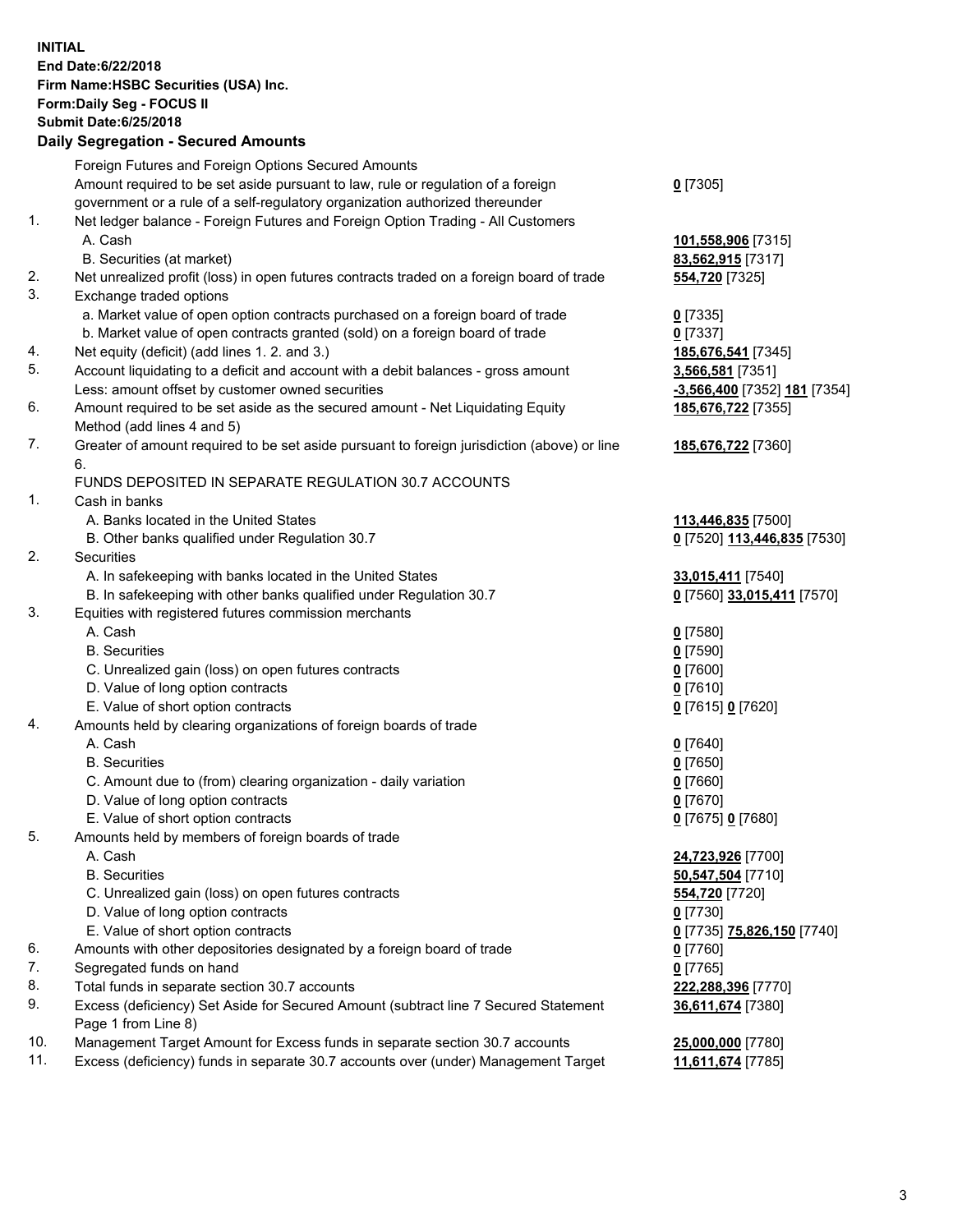**INITIAL End Date:6/22/2018 Firm Name:HSBC Securities (USA) Inc. Form:Daily Seg - FOCUS II Submit Date:6/25/2018 Daily Segregation - Segregation Statement** SEGREGATION REQUIREMENTS(Section 4d(2) of the CEAct) 1. Net ledger balance A. Cash **253,442,773** [7010] B. Securities (at market) **1,746,581,380** [7020] 2. Net unrealized profit (loss) in open futures contracts traded on a contract market **92,740,410** [7030] 3. Exchange traded options A. Add market value of open option contracts purchased on a contract market **272,966,488** [7032] B. Deduct market value of open option contracts granted (sold) on a contract market **-96,504,539** [7033] 4. Net equity (deficit) (add lines 1, 2 and 3) **2,269,226,512** [7040] 5. Accounts liquidating to a deficit and accounts with debit balances - gross amount **11,412,774** [7045] Less: amount offset by customer securities **-11,350,791** [7047] **61,983** [7050] 6. Amount required to be segregated (add lines 4 and 5) **2,269,288,495** [7060] FUNDS IN SEGREGATED ACCOUNTS 7. Deposited in segregated funds bank accounts A. Cash **26,814,587** [7070] B. Securities representing investments of customers' funds (at market) **0** [7080] C. Securities held for particular customers or option customers in lieu of cash (at market) **380,891,092** [7090] 8. Margins on deposit with derivatives clearing organizations of contract markets A. Cash **476,938,276** [7100] B. Securities representing investments of customers' funds (at market) **0** [7110] C. Securities held for particular customers or option customers in lieu of cash (at market) **1,253,822,893** [7120] 9. Net settlement from (to) derivatives clearing organizations of contract markets **-4,227,896** [7130] 10. Exchange traded options A. Value of open long option contracts **272,966,488** [7132] B. Value of open short option contracts **-96,504,539** [7133] 11. Net equities with other FCMs A. Net liquidating equity **8,128,414** [7140] B. Securities representing investments of customers' funds (at market) **0** [7160] C. Securities held for particular customers or option customers in lieu of cash (at market) **0** [7170] 12. Segregated funds on hand **111,867,395** [7150] 13. Total amount in segregation (add lines 7 through 12) **2,430,696,710** [7180] 14. Excess (deficiency) funds in segregation (subtract line 6 from line 13) **161,408,215** [7190] 15. Management Target Amount for Excess funds in segregation **147,000,000** [7194]

16. Excess (deficiency) funds in segregation over (under) Management Target Amount Excess

**14,408,215** [7198]